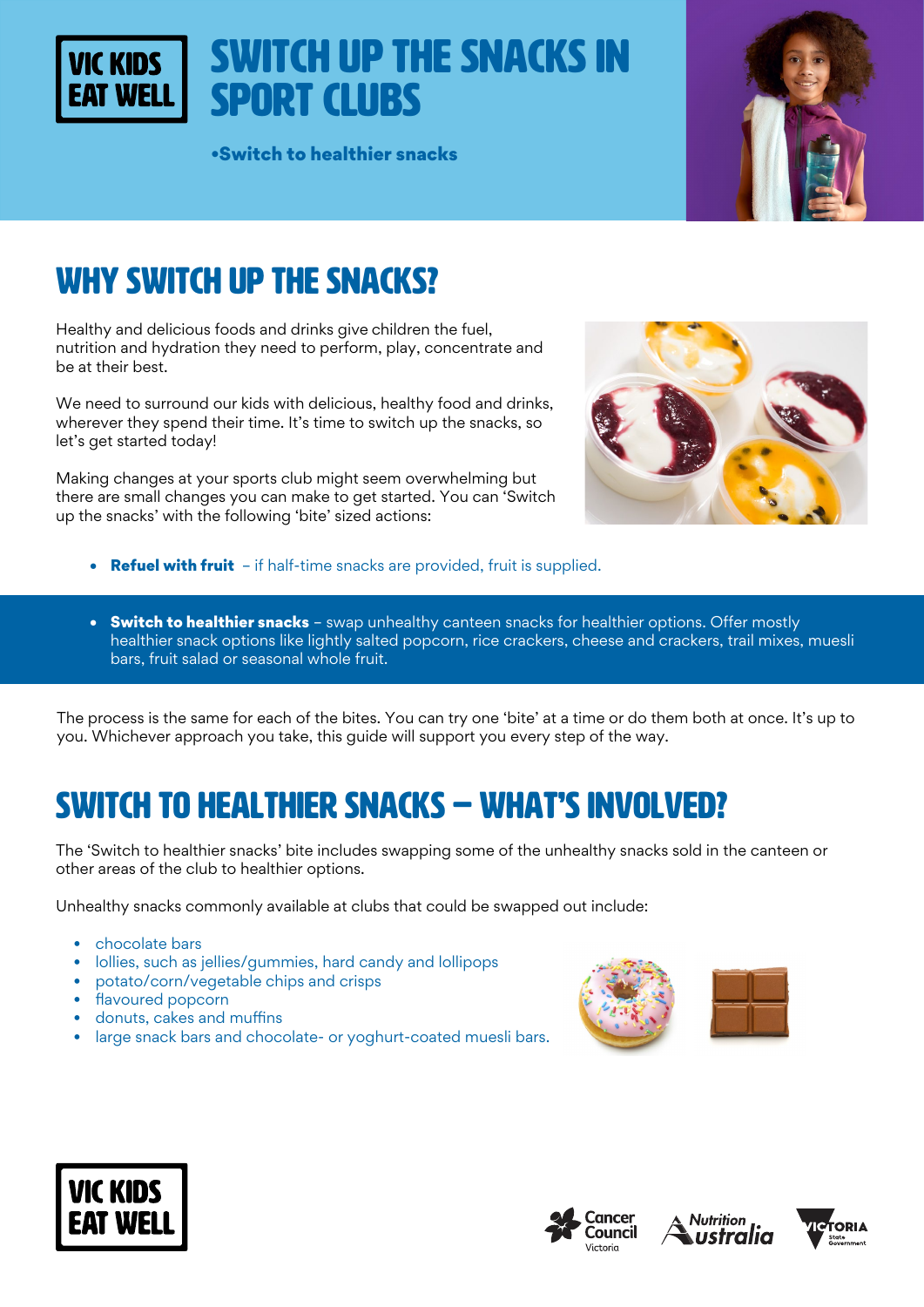Healthier snack options that could be swapped in include:

- plain or lightly-salted popcorn
- plain or flavoured rice crackers
- cheese and cracker packs
- trail mixes (i.e. dried fruit and nut/seed mixes)
- fresh fruit snacks, such as seasonal fruit, mixed fruit salad or fruit kebabs served with reduced fat yoghurt
- yoghurt tubs, plain or flavoured (preferably reduced fat)
- dip and cracker packs or dip and vegetable sticks
- small fruit and nut-based snack bars or muesli bars.



To switch to healthier snacks, follow our three simple steps:



This will help identify healthier snacks that are already available, and less-healthy varieties that could be swapped over.

Consider all the snacks provided at the canteen, vending machine or anywhere else where snacks are sold to spectators and players.







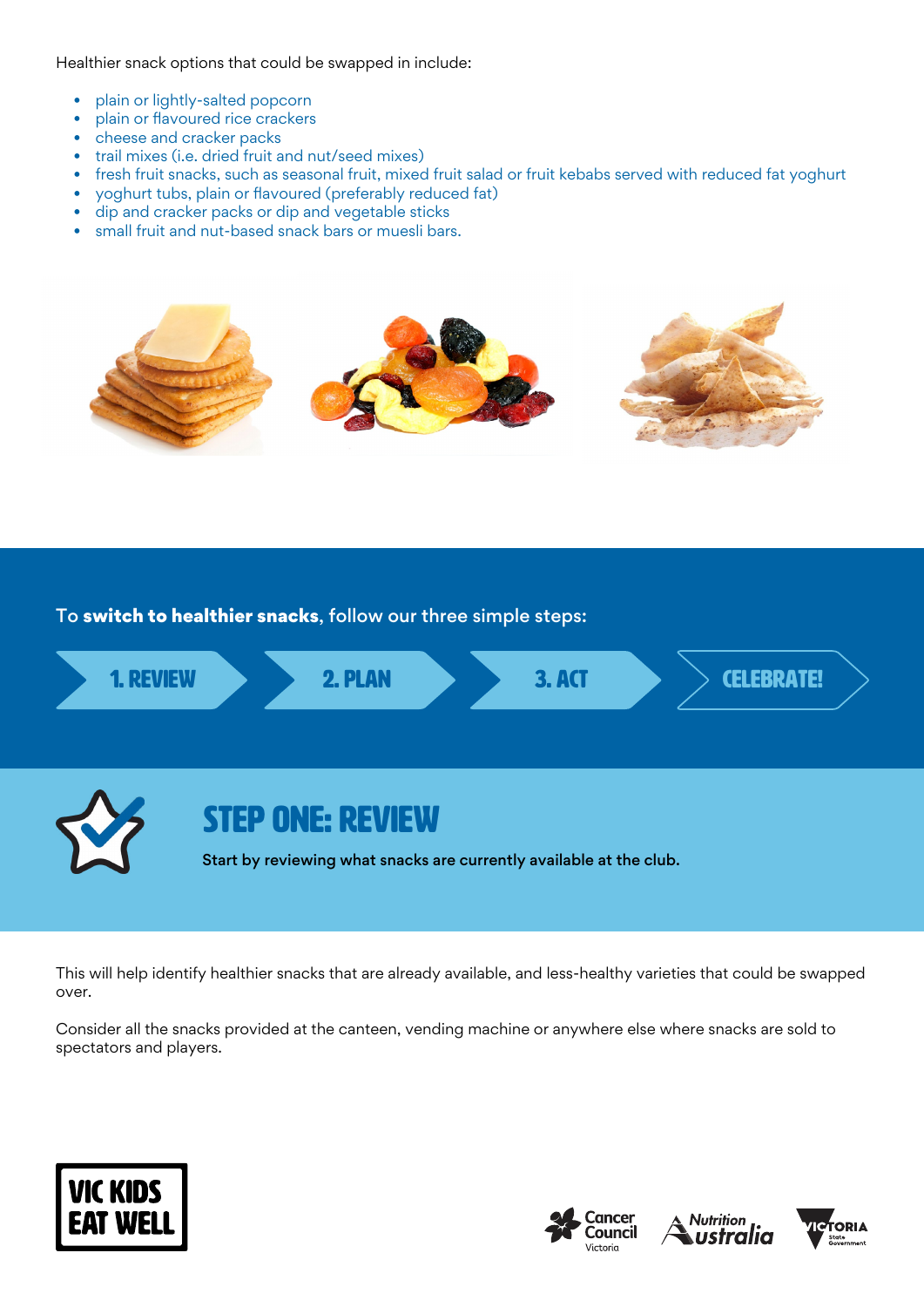

STEP TWO: PLAN

Now you know what you have, decide how you will make your changes.

#### What changes do you need to make to swap some of your unhealthy snacks over to healthier ones?

Decide which unhealthy snacks you're able to swap out and which you would like to keep. For instance, you may want to keep some of your best sellers and swap the less popular varieties to healthier snacks. Or you may want to offer only one or two chocolate bars rather than four or five. You could also reduce the size of your unhealthy snacks, for example provide smaller 20g packets of chips rather than large 80g packets.

Find out where the club purchases its snacks for the canteen. It could be:

- a local supermarket
- a local distributor or wholesaler.

Once you know where the club purchases its snacks from, review what snacks they currently have available. Or contact the supplier, if appropriate, to discuss and determine healthier snack varieties the club can purchase.



## STEP THREE: ACT

Now you've done all the groundwork, it's time to put it into action.

### Supporting success

Think about the ways you can promote your new healthy options through the way they are placed, priced and promoted. You are more likely to have success if you:

- place the healthier snack options on your front counters and move the unhealthy options to less prominent areas such as on back or side counters
- promote the healthier snacks in meal deals together with healthier drink options (e.g. fruit salad cup and water for \$5)
- price healthier snack options competitively (e.g. lower the price of healthier options and increase the price of unhealthy options).